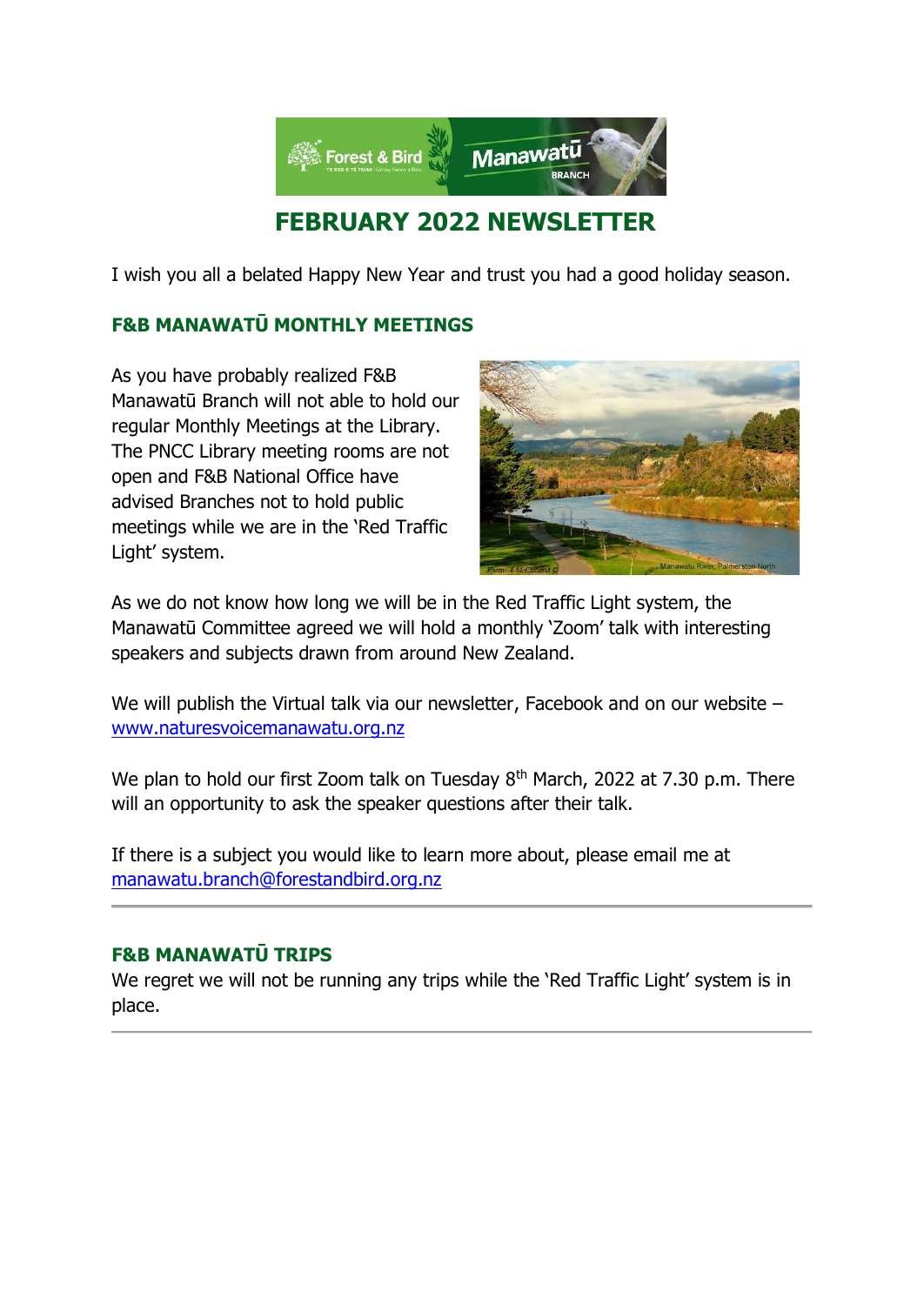## **New Chief Executive of Forest & Bird**

At the end of January, Mark Hanger, President F&B Board announced the new Chief Executive of Forest and Bird. Below is his announcement:

Following the Chief Executive recruitment process late last year and interviews in mid-December, the Board and I are delighted to now announce the appointment of Nicola Toki as the new Chief Executive of Forest & Bird Te Reo o Te Taiao. When Kevin arrived five years ago he brought to Forest & Bird a suite of skills and a gravitas that have enhanced the Society in almost every way. He, along with you as vital Branch, Youth, KCC, and Society organisers and leaders, have placed us in an excellent position for the future. We look forward to Nik working with us all to build on this success.

Nicola has an impressive history of conservation leadership and advocacy for New Zealand's wildlife and wild places, including during her first role at Forest & Bird as a Conservation Advocate from 2010-2012. Nik now comes back home to Forest & Bird after a decade working for conservation in a range of roles across the private and public sector.

Nik is a well-known champion for Aotearoa New Zealand's natural world and has a deep understanding of the environmental management challenges and opportunities in this country.

Since leaving Forest & Bird, Nik has worked in conservation leadership roles in the agribusiness industry, the Predator Free New Zealand movement, as the Department of Conservation's Threatened Species Ambassador, and has represented New Zealand at international biodiversity science and policy meetings overseas. Currently Nik holds a senior leadership role in the Department of Conservation as the Operations Director for the Eastern South Island.

In her roles with DOC, Nik has grown her both her financial and human resource management skills so she returns as a highly skilled, highly motivated, inspirational leader for the future. Together with her high public profile, whether it be on National Radio with Critter of the Week, or traveling the length of Aotearoa New Zealand with Sirocco, or as a high level DOC Manager, we are all very confident that she will add significant volume to the chorus of our thousands of members and supporters giving nature a voice across Aotearoa.

Nik lives in Waipara north of Christchurch and will continue to reside there. She will split her time in the role between the Wellington and Christchurch offices. The exact date of Nik assuming the CE role is yet to be finalised but will be in early April 2022. This will provide for a smooth transition from Kevin to Nik, and Kevin has very kindly offered to be available to assist Nik in the short term thereafter.

As the Society approaches its one-hundredth year of giving nature a voice, Nik will lead and guide Forest & Bird, on behalf of Kiwis everywhere who are passionate about protecting Aotearoa's wildlife and wild places, and will focus her attention on improving the visibility of the work of the Society and its vast network of members and supporters, as well as to develop and build a strategic direction to take Forest & Bird into the next 100 years.